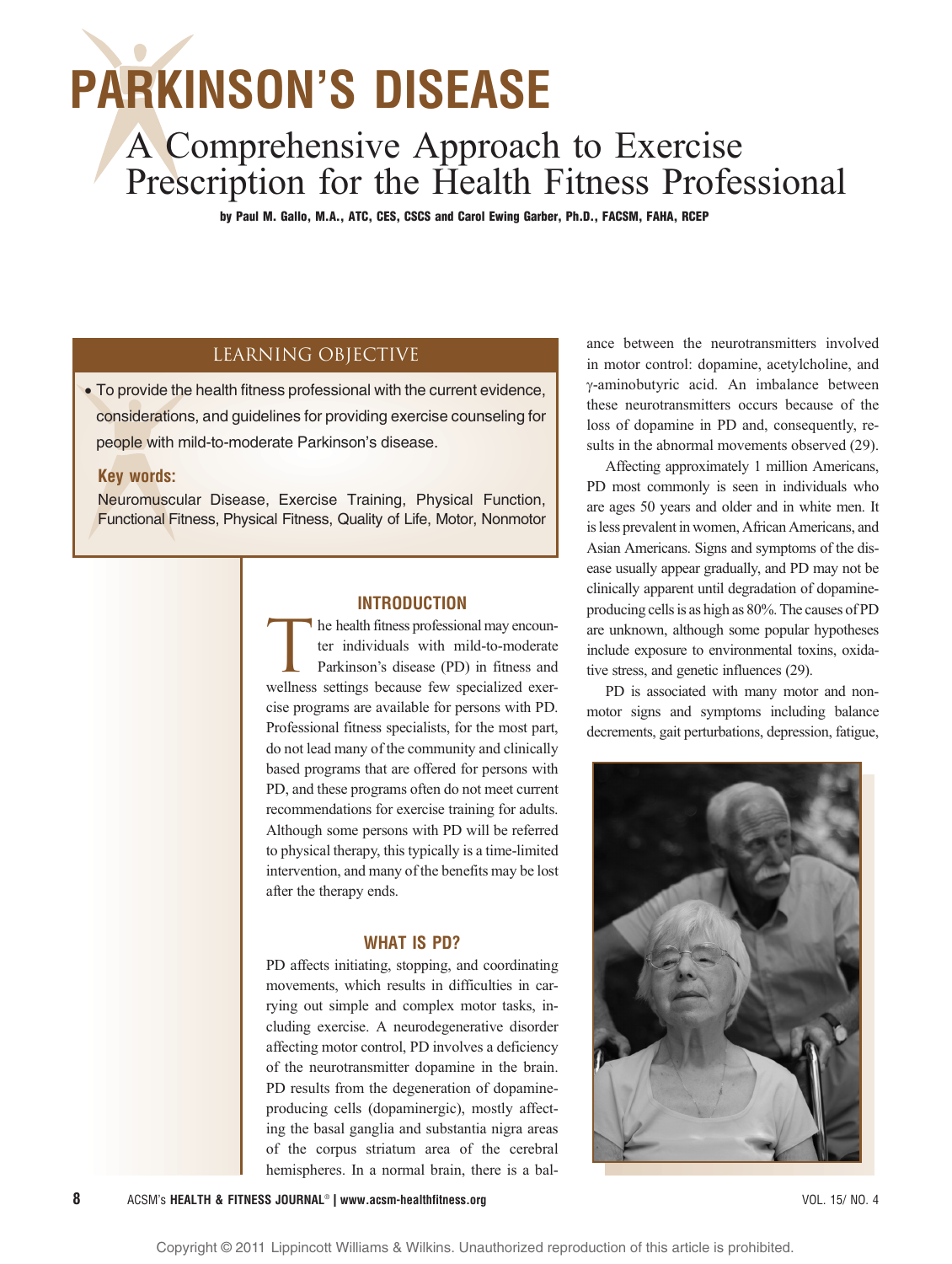and cognitive deficits. A common motor phenomenon affecting persons with more severe PD (especially those with gait disorders and rigidity) is ''freezing.'' This is an inability to initiate movement, typically occurring during walking. Freezing presents clinically as a shuffle step or as if the individual cannot lift their feet off of the floor. More severe PD also may present with a fenestrating gait where individuals will take short fast steps as though hurrying and may have difficulty in stopping  $(42,69)$ .

Pulmonary and nervous system abnormalities also are associated with PD. Restrictive or obstructive pulmonary dysfunction can occur in part because of muscle rigidity and difficulty in coordinating the respiratory muscles. Respiratory issues can manifest as dyspnea (shortness of breath), problems with voice (hypophonia), swallowing (dysphagia), and coughing (42,69). Autonomic dysfunction affecting cardiovascular and other autonomic nervous system functions can develop. The most common indicants are orthostatic hypotension, decreased heart rate variability, sweating disorders (hypohidrosis and hyperhidrosis), urinary and bowel dysfunction, and symptoms, such as light-headedness, weakness, and syncope (70).

## HOW IS PD DIAGNOSED?

The diagnosis of PD involves the assessment of clinical signs and symptoms by a trained physician. There are no definitive diagnostic tests for PD, so definite diagnosis can be obtained only on autopsy (23). The cardinal signs for the clinical diagnosis of PD are bradykinesia (slowness of movement) and at least one of the following criteria: rigidity, postural instability, and tremor at rest (45). Clinical tools for the diagnosis and evaluation of PD are the older, very simple Hoehn and Yahr (H-Y) scale (34) shown in Table 1 and the Movement Disorder Society Unified Parkinson's Disease Rating Scale (MDS-UPDRS) (23). The MDS-UPDRS is a newer, more comprehensive tool than the H-Y scale. Commonly used in research and clinical settings, the MDS-UPDRS consists of four subscales: nonmotor experiences of daily living, motor experiences of daily living, motor examination, and motor complications (23). Higher scores on the H-Y and the MDS-UPDRS indicate more severe PD.

### HOW IS PD TREATED?

Treatment of PD primarily involves medications to improve symptoms and functional status, protect against neuronal degeneration (neuroprotection), and prevent or minimize drug toxicity. Four main classes of drugs may be prescribed: dopaminergics, dopamine antagonists, anticholinergics, and monoamine oxidase type B inhibitors (Table 2). These drugs work via several mechanisms: to increase dopamine levels through dopamine replacement, enhancing dopamine synthesis, or delaying the breakdown of dopamine; to enhance dopamine action by increasing the sensitivity of dopamine receptors to dopamine; and/or to improve the balance between dopamine, acetylcholine, and  $\gamma$ -aminobutyric acid by blocking the muscarinic (acetylcholine) receptors.

## TABLE 1: Hoehn and Yahr Scale for Staging of PD

| <b>Stage</b> | <b>Description</b>                                                                                        |
|--------------|-----------------------------------------------------------------------------------------------------------|
| Stage 1      | Unilateral involvement only usually with minimal or no<br>functional disability                           |
| Stage 2      | Bilateral or midline involvement without impairment<br>of balance                                         |
| Stage 3      | Bilateral disease: mild-to-moderate disability with<br>impaired postural reflexes; physically independent |
| Stage 4      | Severely disabling disease; still able to walk or stand<br>unassisted                                     |
| Stage 5      | Confinement to bed or wheelchair unless aided                                                             |

[Adapted from Hoehn M, Yahr M, Parkinsonism: onset, progression, and mortality. Neurology 1967;17(5):S11-26. Copyright © 1967 Lippincott Williams & Wilkins. Used with permission.]

Many adverse effects are associated with these drugs. These include nausea, vomiting, dizziness, postural hypotension, motor fluctuations, dyskinesias (abnormal, involuntary movements), headache, drowsiness, insomnia, constipation, diarrhea, Reynaud phenomena, and confusion. More serious, but rarer, side effects are hallucination, paranoia, pleural effusion, and pleural thickening. The side effects of these drugs can present a considerable burden to the individual and may affect the individual's willingness to engage in activities of daily living and to exercise, particularly when they are severe. A common side effect of dopamine replacement drugs, such as L-dopa, is the ''on-off'' phenomenon. The on-off effect refers to the wide variation in motor function depending on the effective levels of the drug (12,45,50). On-off fluctuations are more common with more advanced disease and the lessening effectiveness of the medications over time (4).

Surgical treatments for PD are available, but surgery is used less commonly than pharmacological treatments. Surgical treatments include deep brain stimulation and stereotactic ablation of areas of the brain, such as the subthalamic nucleus, to improve tremor. Experimental therapies include transplant of dopaminergic cells and gene therapies (7,17). Complementary treatments, such as physical and occupational therapy and exercise training, can be beneficial for persons with PD (69).

## HOW IS PD AFFECTED BY PHYSICAL ACTIVITY AND EXERCISE?

Individuals with PD have reduced range of movement. They also experience difficulties with gait, balance, agility, coordination, and the ability to adjust their center of gravity under varying environmental conditions, partly because of a stooped posture (6,39,43,45). Decrements in executive functions, such as attention, planning, and cognition, also occur. Executive function deficits affect the performance of motor tasks and exercise, especially those that are more complex and involving dual motor

VOL. 15/ NO. 4 ACSM's HEALTH & FITNESS JOURNAL<sup>A</sup> 9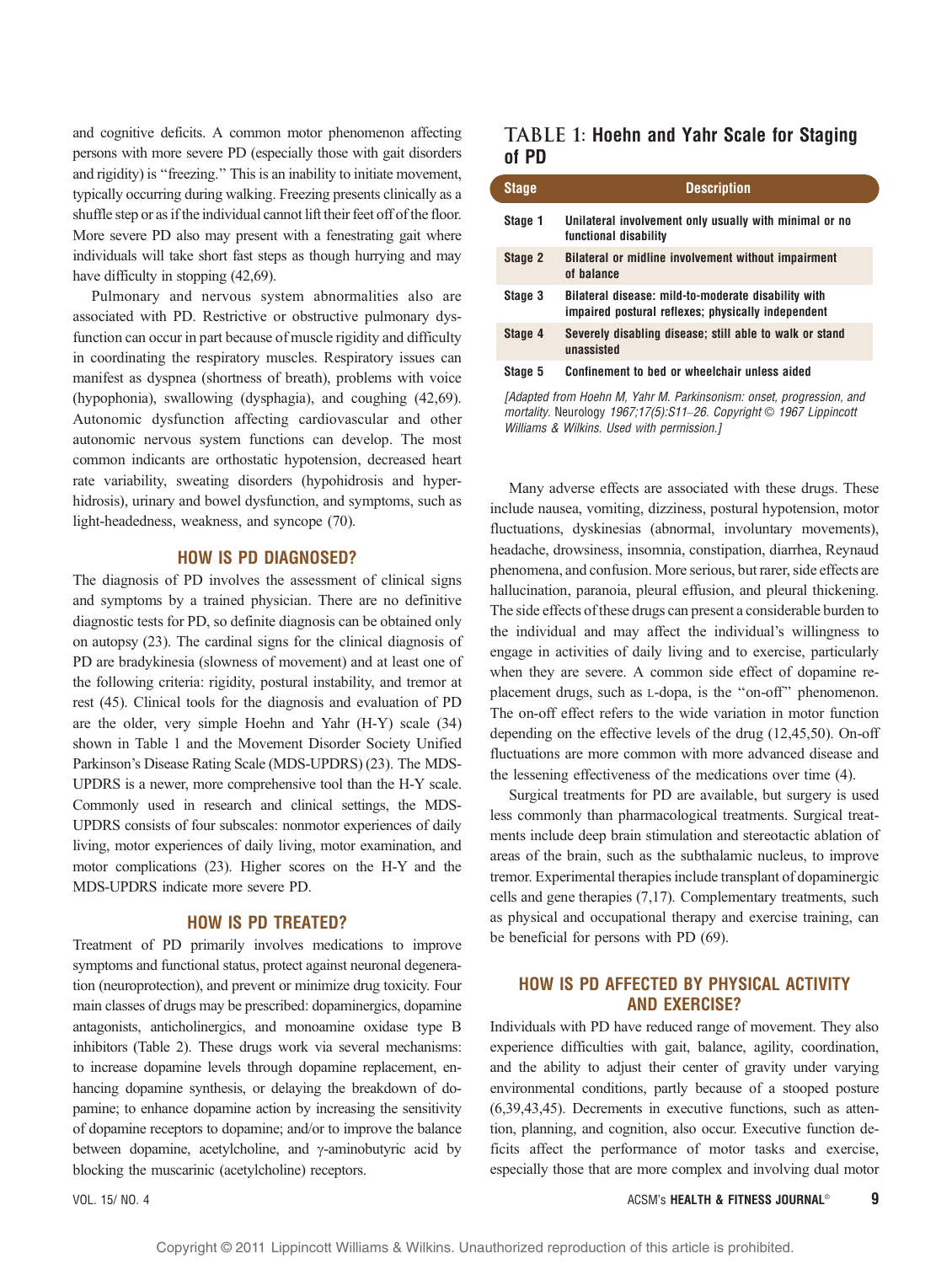

tasks (such as walking while carrying an object and walking while talking) (57,62).

Physical inactivity is common, and it contributes to the attenuated exercise capacity, reduced muscular strength and endurance, and physical function impairments associated with PD (9,11,21,35,52). Abnormal cardiovascular and pulmonary responses resulting from autonomic dysfunction may be present at rest and probably during exercise, although the responses to exercise have not been well studied (14,67,70).

There is wide variability in motor function among individuals with PD, and this is increased by the many nonmotor signs and symptoms, multifaceted treatments, and treatment side effects (20,24). This variability creates difficulty in precisely describing the effects of PD on the acute and chronic responses to exercise. The comorbid diseases and conditions associated with older age additionally affect motor function and exercise performance (20,21,24) and further confound the understanding of how PD affects the responses to exercise. When interpreting the results of exercise studies, it is difficult to distinguish between the direct effects of the disease itself and the indirect effects due to aging, medications, and comorbid conditions (24).

## WHAT ARE SOME GENERAL CONSIDERATIONS FOR EXERCISE TRAINING IN PERSONS WITH PD?

Exercise training has beneficial effects on aerobic capacity, muscular strength, balance, gait, physical function, executive function, falling, and quality of life in individuals with PD (13,24,27,31,46,49,51,62). However, there are many gaps in the scientific literature specific to exercise in people with PD. When evidence is unavailable, it is reasonable for the health fitness professional to apply accepted exercise recommendations for

| <b>Drug Category</b>                            | <b>Actions</b>                                                                                                                         | Drug (Brand Name)                                       | <b>Side Effects</b>                                                                                                           |  |
|-------------------------------------------------|----------------------------------------------------------------------------------------------------------------------------------------|---------------------------------------------------------|-------------------------------------------------------------------------------------------------------------------------------|--|
| Carbidopa/L-dopa                                | Increases dopamine levels in<br>the brain                                                                                              | Carbidopa/L-dopa<br>(Sinemet <sup>®</sup> )             | Low blood pressure, nausea, confusion,<br>dyskinesias, dry mouth, dizziness, on-off effect<br>resulting in motor fluctuations |  |
| <b>Dopamine agonists</b>                        | <b>Binds to and stimulates dopamine</b><br>receptors in the brain                                                                      | Pramipexole (Mirapex <sup>®</sup> )                     | Arthritis, chest pain, nausea/vomiting, low blood                                                                             |  |
|                                                 |                                                                                                                                        | Ropinirole (Requip <sup>®</sup> )                       | pressure, sleep disturbances, sedation, abdominal<br>pain, dyskinesias, hallucinations, edema, confusion,                     |  |
|                                                 |                                                                                                                                        | Apomorphine hydrochloride<br>(APOKYNTM)                 | dry mouth, depression, headaches                                                                                              |  |
|                                                 |                                                                                                                                        | Bromocriptine (Parlodel <sup>®</sup> )                  |                                                                                                                               |  |
| <b>Anticholinergics</b>                         | <b>Blocks action of the neurotransmitter</b><br>acetylcholine to restore<br>dopamine/acetylcholine balance in<br>the brain             | <b>Benzotropine mesylate</b><br>(Cogentin®)             | Confusion, hallucinations, nausea, blurred<br>vision, dry mouth, urinary retention, nervousness                               |  |
|                                                 |                                                                                                                                        | <b>Trihexyphenidyl HCL</b><br>$(Artane^{\circledcirc})$ |                                                                                                                               |  |
| <b>Monoamine oxidase B</b><br><i>inhibitors</i> | Used to block an enzyme (monoamine<br>oxidase B) in the brain that breaks<br>down dopamine                                             | Selegiline (Eldepryl®,<br>$Carbex^{\circledcirc}$       | Agitation, insomnia, hallucinations, dizziness,<br>nausea, pain, headache, sleep disturbances, runny                          |  |
|                                                 |                                                                                                                                        | Selegiline HCI (Zelapar <sup>®</sup> )                  | nose, back pain, increased dyskinesias, postural<br>hypotension, headaches, joint pain, indigestion                           |  |
|                                                 |                                                                                                                                        | Rasagiline (Azilect <sup>®</sup> )                      |                                                                                                                               |  |
| Catecol-O-methyl-                               | Blocks the action of an enzyme<br>(catechol-O-methyltransferase) which<br>breaks down dopamine and L-dopa<br>(taken along with L-dopa) | Entacapone (Comtan <sup>®</sup> )                       | Abdominal pain, back pain, constipation, nausea,                                                                              |  |
| transferase inhibitors                          |                                                                                                                                        | Tolcapone (Tasmar <sup>®</sup> )                        | diarrhea, blood in the urine, constipation, liver<br>failure                                                                  |  |
| <b>Amantadine</b>                               | Antiviral drug that stimulates release<br>of dopamine and/or inhibits dopamine<br>reuptake                                             | Amantadine (Symmetrel <sup>®</sup> )                    | Dizziness, weakness, dry mouth, constipation,<br>skin blotches                                                                |  |

## TABLE 2: Common Drugs Used to Treat PD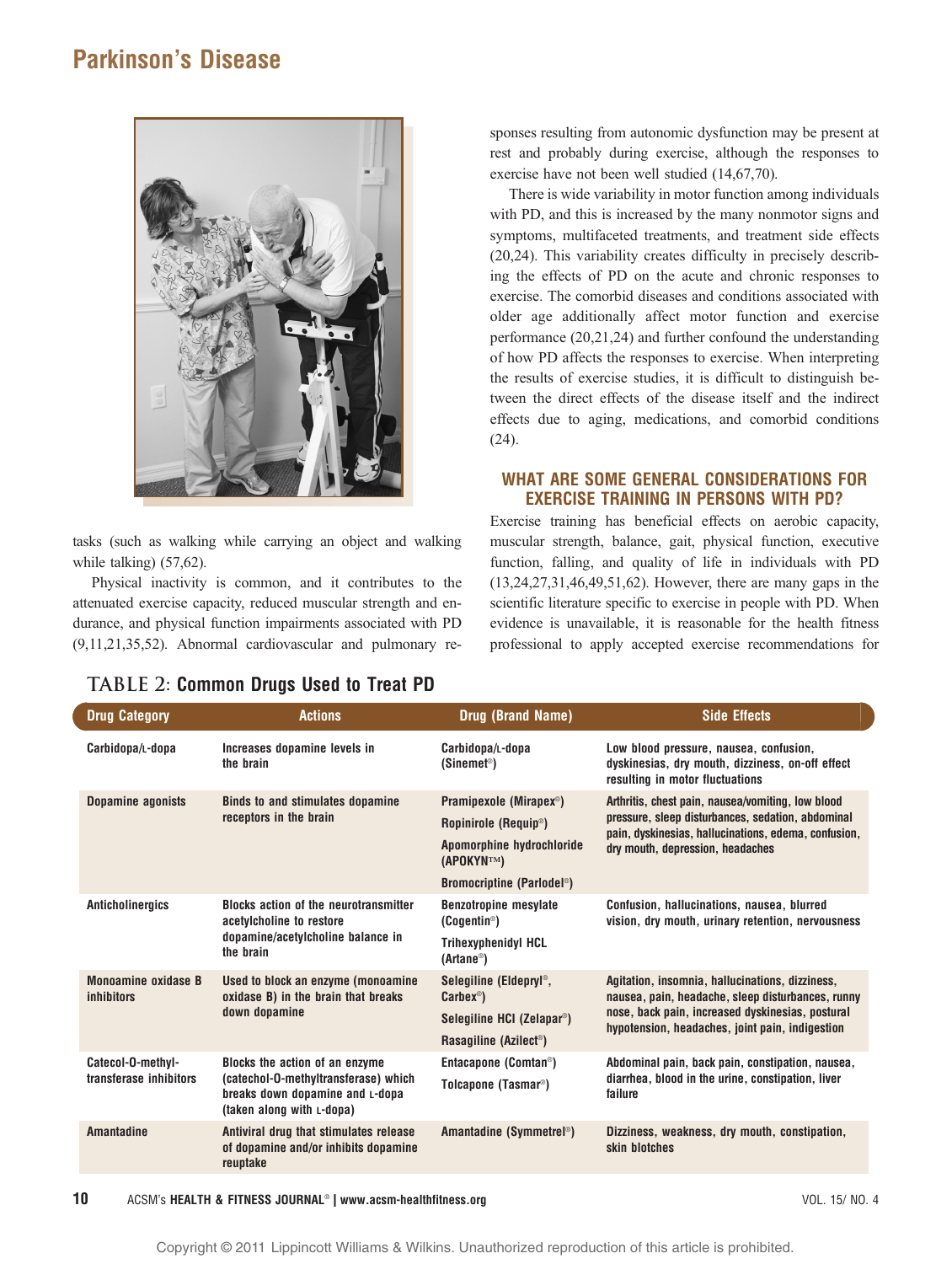adults to persons with PD (e.g., 1,2,30,47), with modification according to disease status and physical function limitations.

The irregularities of motor function and exercise responses in persons with PD must be considered by the exercise professional when testing and prescribing exercise. The motor and nonmotor signs and symptoms of PD can affect an individual to varying degrees at different points in time or not at all. Nevertheless, the possibility for occurrence exists, and close observation of the client for these abnormalities is important, particularly with changes in medication or disease status. In addition, physical and mental effects of PD, such as fatigue, depression, cognitive impairment, and social factors, may affect the adoption and maintenance of a regular exercise program (24).

Whenever possible, exercising near the peak drug effect (on effect) is suggested because the individual's motor function will be at its best (4). Because of individual variability in pharmacokinetics, it is difficult to identify the peak effect of the drug solely based on the time since the drug was ingested. A practical method to determine peak effect is for the client with PD to exercise at a time of day when the individual feels best (4,24). Progress resulting from exercise training can be masked by the great variability in day-to-day motor performance. Furthermore, the progressive nature of the disease means that the individual with PD will experience inevitable declines in exercise performance over time (20). Thus, the health fitness professional will need to frame the benefits of exercise in different ways to assist the individual in maintaining motivation despite apparent lack of progress or even regression.

Impaired attention and cognition should be taken into consideration in the design of the exercise program. To address these issues, it is important to consider the nature of the exercise training session, instructional methods, and the level of supervision. Clients with greater impairments of attention or cognition may benefit from simple exercise programs without complex or multiple steps, reduced background distractions (e.g., music and television), and increased supervision during the exercise session. Other helpful techniques are repeated demonstration of exercises; attentional cues, such as stepping to a verbal instruction; and repeated practice in performing complex tasks (55,62,68).



The health fitness professional needs to be alert to potential autonomic abnormalities in persons with PD, and modification  $$ or even termination  $-$  of exercise may be indicated, according to ACSM's Guidelines for Exercise Testing and Prescription (2). Autonomic dysfunction can lead to abnormal heart rate, blood pressure, respiratory, and thermoregulatory responses at rest and during exercise and also may alter the chronic responses to training (14). Autonomic dysfunction can nullify the use of heart rate methods for prescribing exercise. Furthermore, alterations in the perception of effort and dyspnea can occur, which changes the relationship between ratings of perceived exertion and physiological responses to exercise (14). Persons with PD can have problems with regulating body temperature, so avoiding exercise during extreme temperature may be wise.

Attention to safety during the exercise session is paramount, particularly because of balance and mobility limitations in persons with PD. Removal of obstacles, providing railings and handholds for support, using harness support and/or assistive devices, and adapting exercise to be performed in a sitting position are all strategies to be considered to enhance client safety (64). Close supervision during exercise is indicated when poor balance or cognitive difficulties exist (55).

Symptoms of depression, fatigue, and sleep disorders are common in persons with PD, and these may affect exercise endurance and the motivation to exercise. Although these symptoms often coexist in the same person, they are distinct problems associated with PD (19,41). Persons with PD identify fatigue as one of the three worst problems of the disease, and it also is one of the most common (19). Fatigue is associated with greater levels of physical inactivity and reduced physical fitness and physical function (21,24). PD significantly reduces quality of life of individuals affected, and it can result in social isolation (42). Exercise programs, especially group exercise, may be helpful in providing social interaction and social support for PD patients and their caregivers.

## WHAT ARE SOME SPECIFIC EXERCISE RECOMMENDATIONS FOR PERSONS WITH PD?

#### Cardiorespiratory Exercise Training

Exercise training studies using treadmill and lower body (cycle) ergometers have consistently resulted in improvements in cardiorespiratory fitness and maximal oxygen uptake  $(\rm VO_{2max})$  in persons with PD (10,32,53,64). The programs in most of these studies have involved exercise durations of 30 to 60 minutes per session at intensities of 60% to 80% of the heart rate reserve (HRR). Effective exercise interventions were performed at home or in a fitness center at a frequency of 2 to 5 days per week for 4 to 8 weeks. These data, although limited, suggest that contemporary recommendations (1,2,30,47) for improving cardiorespiratory fitness in adults also result in improvements in cardiorespiratory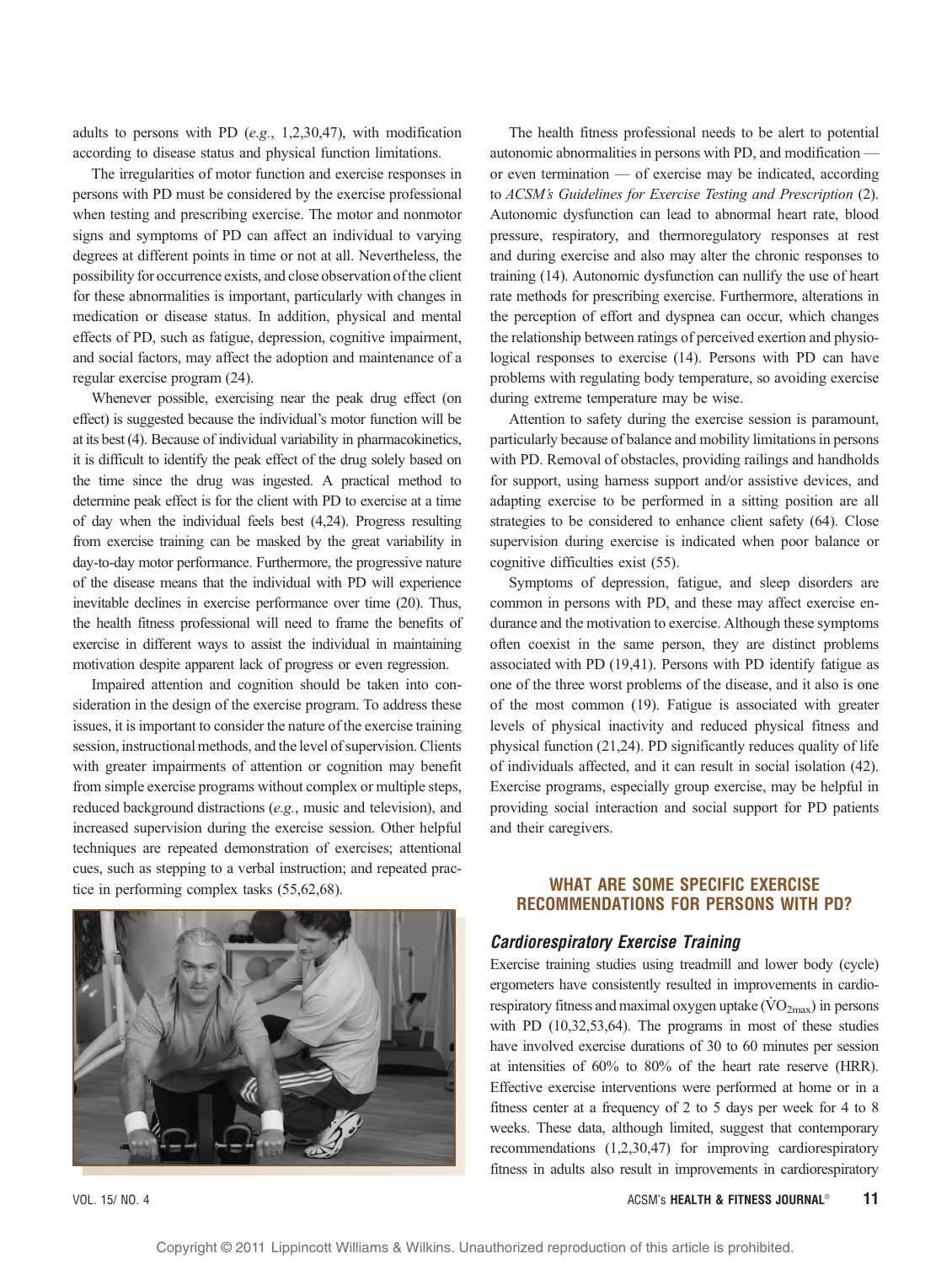

fitness in persons with PD. Further research is needed to determine the most efficacious training programs for these individuals.

Weight-bearing cardiorespiratory exercise, such as walking, also improves physical function (18,65), MDS-UPDRS scores, balance, coordination, dexterity, and gait (18,32,53,64) in persons with PD, particularly when performed at forced exercise intensities of 30% or higher greater than self-selected walking pace. Cadence walking, in which visual or auditory cues are used to maintain a particular cadence or pace (32), and sensory

attention-focused exercise incorporating proprioceptive feedback (56) result in improved physical function, balance, gait, and diminished clinical signs such as tremor (32,56). Exercise using visual or auditory cues also can be helpful in reducing freezing (65). Non-weight-bearing exercise, such as lower body ergometry (LBE), is as effective as weight-bearing activity in improving aerobic capacity (53). Thus, when an individual has impaired balance, LBE is a safe and effective alternative exercise modality. For weight-bearing exercise, assistive devices, such as suspension or harness equipment, can be used to reduce the chances of falling during treadmill walking (32).

Current physical activity guidelines for older adults and deconditioned persons (1,28,47) recommend starting at moderate or light intensity to enhance program adoption and adherence. Similar considerations should be taken with individuals with mild-to-moderate PD, with the understanding that fitness gains may not be as profound as with higher intensity exercise. Table 3 summarizes recommendations for cardiorespiratory exercise for persons with PD.

## Resistance Training

Resistance training (RT) has not been studied as widely as cardiorespiratory exercise. However, existing studies demonstrate that RT results in improvement of muscular fitness in persons with PD (16,58). Resistance training programs also improve MDS-UPDRS scores (58), enhance lower extremity physical function and gait speed (33,58), and decrease falling (16). Effective training programs have used training regimens consisting of 1 to 3 sets of 8 to 15 repetitions performed on 2 to 3 days per week. Exercise intensity ranged from 60% to 80% of the 1 repetition

## TABLE 3: Summary of Recommendations for Cardiorespiratory Exercise Prescription for Persons with PD

| <b>Frequency</b>                                                                    | <b>Intensity</b>                                                                                                                                                       | Time                                                                                                                             | <b>Type</b>                                   | <b>Special Considerations</b>                                                                                                                                                                                                                                    |
|-------------------------------------------------------------------------------------|------------------------------------------------------------------------------------------------------------------------------------------------------------------------|----------------------------------------------------------------------------------------------------------------------------------|-----------------------------------------------|------------------------------------------------------------------------------------------------------------------------------------------------------------------------------------------------------------------------------------------------------------------|
| $\geq$ 3 days per week of<br>moderate exercise                                      | Vigorous intensity ( $\geq 60\%$<br>HRR or $VO2R$ )                                                                                                                    | 20–60 minutes of<br>purposeful moderate<br>exercise per day                                                                      | Weight-bearing<br>exercise such as<br>walking | Implement precautions to prevent<br>falling, particularly with persons with<br>more advanced PD                                                                                                                                                                  |
| $\geq$ 5 days per week of<br>vigorous exercise                                      | Moderate intensity (40% to<br>$60\%$ of the HRR or $VO_2R$ )                                                                                                           | 30–60 minutes of vigorous<br>exercise per day                                                                                    | Lower body<br>ergometer                       | <b>Consider using visual or auditory cues</b><br>to prompt exercise movement                                                                                                                                                                                     |
| A combination of<br>moderate and vigorous<br>exercise on $>3$ to 5<br>days per week | Light intensity $\left( <\hspace{-1mm}40\right)$ of the<br>HRR or $VO2R$ ) may be<br>beneficial for those unable<br>or unwilling to engage in<br>more intense exercise | A combination of moderate<br>and vigorous exercise<br>per day $<$ 20 minutes of<br>exercise per day                              |                                               | Adapt exercise as needed because<br>of functional limitations and<br>comorbidities                                                                                                                                                                               |
|                                                                                     | <b>Forced exercise</b><br>intensity ( $\geq$ 30% of usual<br>walking speed)                                                                                            | Multiple sessions of $\geq 10$<br>minutes can be used to<br>accumulate the desired<br>duration and volume of<br>exercise per day |                                               | Symptoms, such as depression,<br>fatique, anxiety, cognitive impairment,<br>and dementia, may lead to attention<br>interference with tasks and should be<br>taken into consideration in designing the<br>exercise session and the level of<br>supervision needed |
|                                                                                     |                                                                                                                                                                        |                                                                                                                                  |                                               | Exercise near peak effect of L-dopa<br>("on effect") is suggested                                                                                                                                                                                                |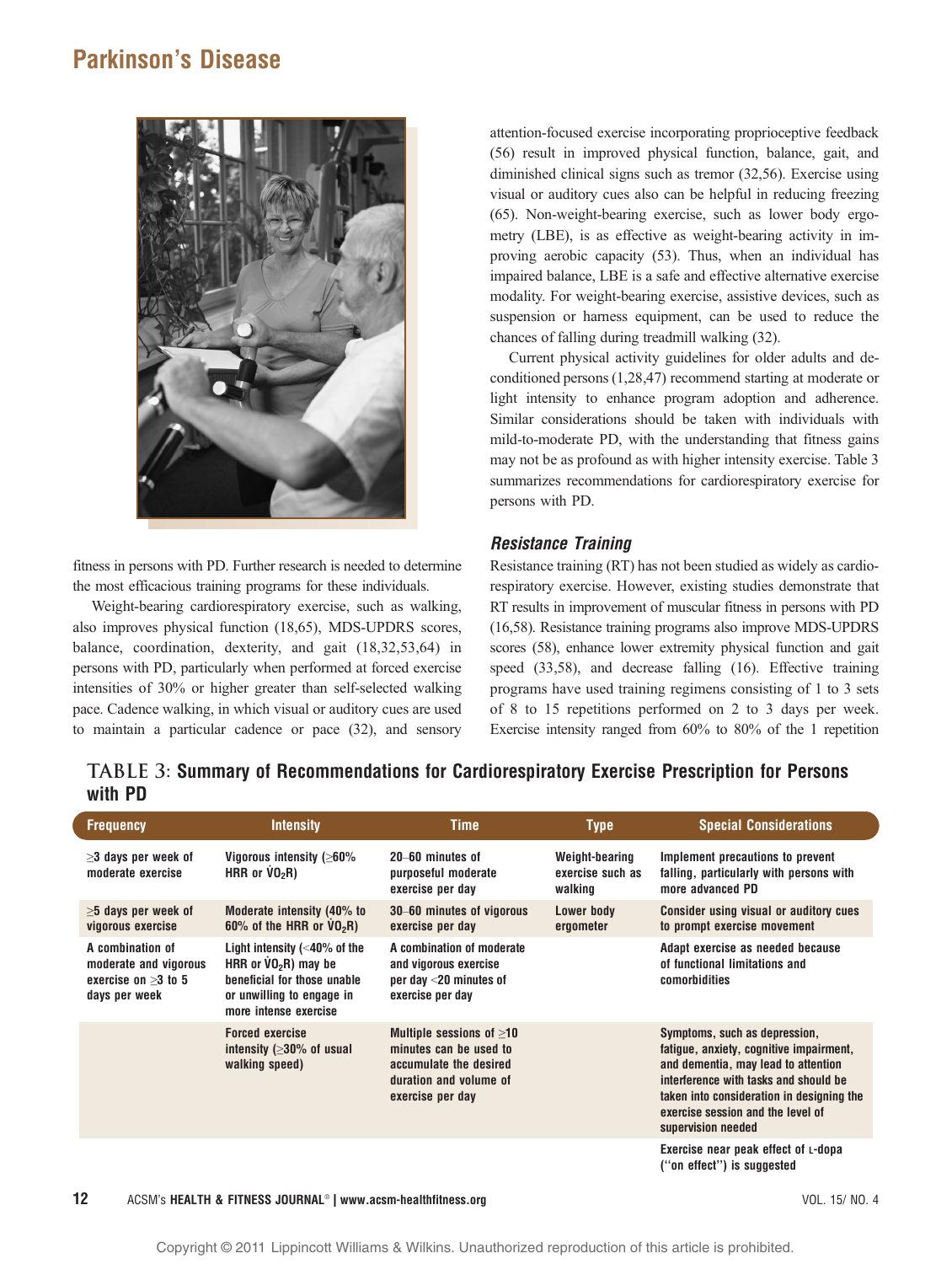maximum (1-RM) or by inducing muscular fatigue (MMF) during every set (16,31,33,58). The length of training ranged from 8 to 12 weeks, and the majority have involved primarily lower body resistance exercises that were weight bearing and closed chain, such as the seated leg press or body weight squat (16).

Low-to-moderate intensity  $( $60\%$  1-RM)$  resistance exercise may provide only mild benefit in clients with PD (16). However, further study is needed because apparently healthy adults show beneficial effects at these lower intensities (1,3). Current exercise guidelines recommend lower intensity and higher repetitions of exercises for sedentary and older individuals initiating RT. Age, fitness levels, and previous exercise experiences should be taken into consideration for persons with PD. The RT prescription for individuals with PD should include all major muscle groups and encourage multijoint movements, as recommended for apparently healthy adults  $(1-3)$ .

Preliminary reports show that creatine monohydrate supplementation results in improved strength gains in persons with PD when coupled with RT (16,31). Until further research is available on the effective dosage ranges, potential drug interactions and adverse effects, creatine supplementation is not recommended unless under the guidance of a physician (31). In summary, the available evidence (16,31,58,65) supports that resistance exercise consistent with current recommendations for apparently healthy adults  $(1-3)$  is effective in improving muscular fitness and physical function in persons with PD. Table 4 summarizes recommendations for RT exercise for individuals with PD.

## Flexibility Training

Persons with mild PD who engage in flexibility exercise training improve their joint range of movement to a similar degree as their counterparts without PD (59,60). Individuals with more advanced PD may not show as much improvement, but they still can benefit from stretching exercise (59,60). Recent research has focused on the impact of stretching exercise on spinal flexibility because this area of the body is affected notably by PD (59,60). Spinal inflexibility affects physical function because the PD-associated truncal stiffness and neck rigidity results in a stooped posture. Abnormal posture impairs the individual's ability to control the center of gravity and results in difficulties with balance and agility and increases the risk of falling (59,60). By focusing on improving flexibility of the spine, trunk, hips, and shoulders, physical function can be improved as well (59,60).

Although the data are limited, there is reason to believe that persons with PD can benefit from engaging in static stretching at least twice per week, holding each stretch at a level of mild discomfort for an average of 30 seconds (59,60), consistent with current exercise recommendations for adults (1,2). Dynamic and proprioceptive neuromuscular facilitation (PNF) stretching also has been shown to be effective for healthy adults  $(2,3,26)$  and may have benefit for clients with PD as well. It is clear that flexibility should be a component of a comprehensive exercise program for individuals with PD, just as it also is recommended for persons without PD (1,2,28). Table 5 provides a summary of recommendations for flexibility exercise training.

#### Neuromotor Exercise Training

Neuromotor exercise training, sometimes termed functional fitness training, incorporates motor skills, such as balance, coordination, gait, and agility. In older persons without PD, neuromotor exercise training is recommended because it improves balance and reduces falls in older persons at risk of

| <b>Frequency</b>        | <b>Intensity</b>                                                                                                                | <b>Time</b>                                                                                                | <b>Type</b>                                                                                                                              | <b>Special Considerations</b>                                                                                                                                                                                                                                       |
|-------------------------|---------------------------------------------------------------------------------------------------------------------------------|------------------------------------------------------------------------------------------------------------|------------------------------------------------------------------------------------------------------------------------------------------|---------------------------------------------------------------------------------------------------------------------------------------------------------------------------------------------------------------------------------------------------------------------|
| 2 to 3 days<br>per week | $60\%$ to $80\%$ of the<br>1-RM (moderate-to-hard<br>intensity) for novice to<br>intermediate exercisers<br>to improve strength | 8 to 15 repetitions to<br>improve strength in<br>middle-aged and older<br>persons starting exercise        | <b>Resistance exercises</b><br>involving each major<br>muscle group                                                                      | Implement precautions to prevent<br>falling in persons, particularly in<br>more advanced PD                                                                                                                                                                         |
|                         | <b>Higher intensity</b><br>sets should elicit<br>muscular fatigue                                                               | Two to four sets are<br>recommended for most<br>adults to improve<br>strength and power                    | <b>Exercises that involve</b><br>multiple joints, or compound<br>exercises that involve more<br>than one muscle group are<br>recommended | Adapt exercise as indicated<br>because of functional limitations<br>and comorbidities                                                                                                                                                                               |
|                         | 40% to 50% of the<br>1-RM (very light to<br>light intensity) for<br>older persons<br>beginning exercise to<br>improve strength  | A single set of resistance<br>exercise can be effective<br>especially among older and<br>novice exercisers |                                                                                                                                          | Symptoms, such as depression,<br>fatigue, anxiety, cognitive<br>impairment, and dementia, may<br>lead to attention interference with<br>tasks and should be taken into<br>consideration in designing the<br>exercise session and the level of<br>supervision needed |
|                         |                                                                                                                                 |                                                                                                            |                                                                                                                                          | Exercise near peak effect of L-dopa<br>("on effect") is suggested                                                                                                                                                                                                   |

## TABLE 4: Summary of Recommendations for Resistance Exercise Prescription for Persons with PD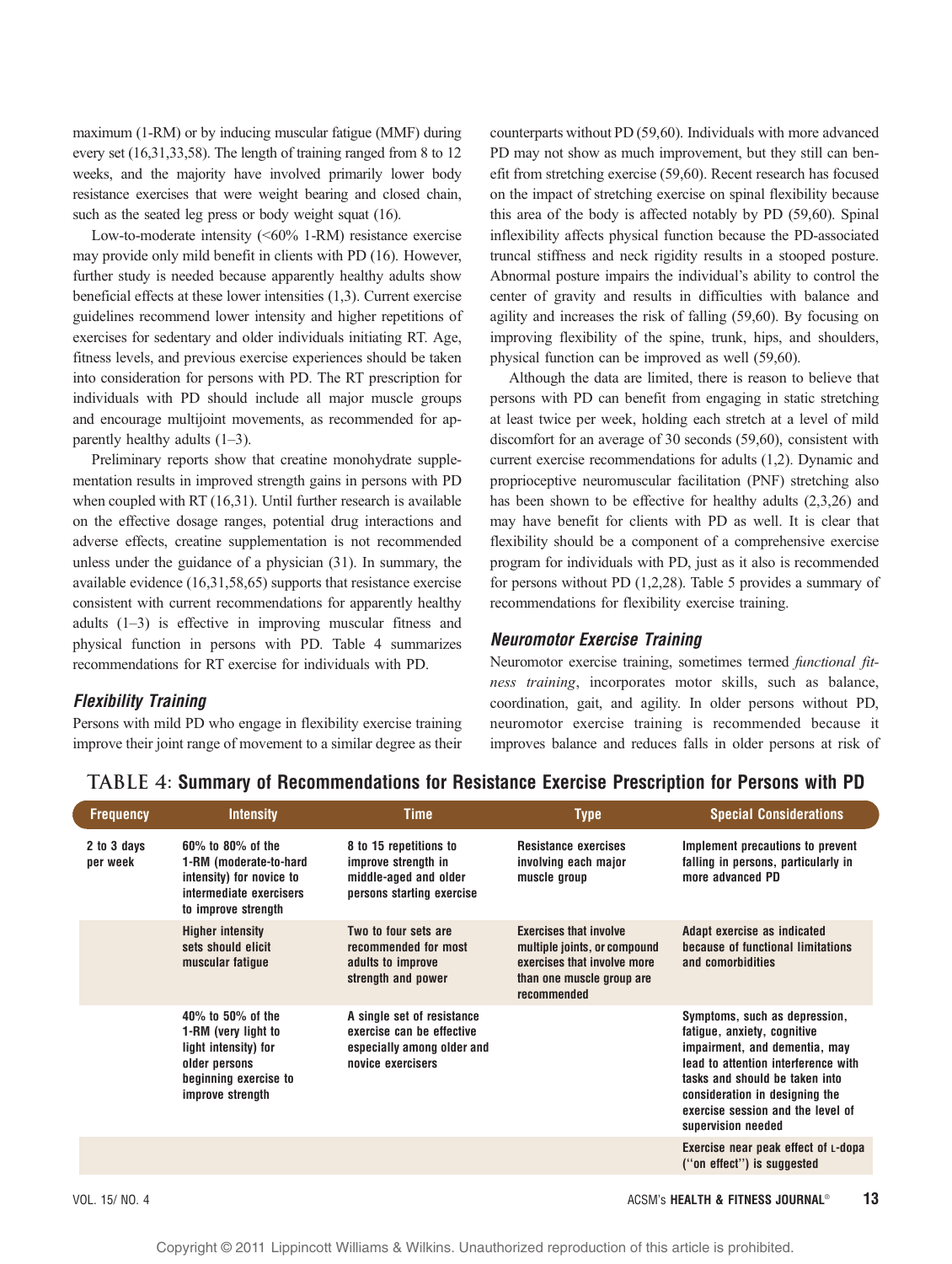$\overline{\phantom{a}}$ 

| <b>Frequency</b>                                                        | <b>Intensity</b>                                                                                                                                                            | <b>Time</b>                                                                                                  | <b>Type</b>                                                                                                                                            | <b>Special Considerations</b>                                                                                                                                                                                                                                       |
|-------------------------------------------------------------------------|-----------------------------------------------------------------------------------------------------------------------------------------------------------------------------|--------------------------------------------------------------------------------------------------------------|--------------------------------------------------------------------------------------------------------------------------------------------------------|---------------------------------------------------------------------------------------------------------------------------------------------------------------------------------------------------------------------------------------------------------------------|
| $\geq$ to 3 days<br>per week                                            | Holding a static stretch<br>at the point of discomfort for<br>10 to 30 seconds is<br>recommended for most adults                                                            | A reasonable target is to<br>perform 60 seconds of<br>total stretching time for<br>each flexibility exercise | A series of flexibility<br>exercises for each of the<br>maior muscle-tendon<br>units is recommended                                                    | May be most effective if begun<br>early in disease progression                                                                                                                                                                                                      |
| Daily exercise<br>yielding greater<br>gains in joint<br>range of motion | In older persons,<br>holding a stretch for<br>30 to 60 seconds may confer<br>greater benefit                                                                                |                                                                                                              | <b>Particularly emphasize</b><br>the upper trunk<br>and spine                                                                                          | Implement precautions to prevent<br>falling in persons, particularly in<br>more advanced PD                                                                                                                                                                         |
|                                                                         | For PNF stretching, a<br>3- to 6-second contraction<br>at 20% to 75% maximum<br>voluntary contraction<br>followed by a 10- to<br>30-second assisted stretch<br>is desirable |                                                                                                              | <b>Static flexibility</b><br>(active or passive),<br>dynamic flexibility,<br>and proprioceptive<br>neuromuscular<br>facilitation are<br>each effective | Adapt exercise as indicated<br>because of functional limitations<br>and comorbidities                                                                                                                                                                               |
|                                                                         |                                                                                                                                                                             |                                                                                                              |                                                                                                                                                        | Symptoms, such as depression,<br>fatique, anxiety, cognitive<br>impairment, and dementia, may<br>lead to attention interference with<br>tasks and should be taken into<br>consideration in designing the<br>exercise session and the level of<br>supervision needed |
|                                                                         |                                                                                                                                                                             |                                                                                                              |                                                                                                                                                        | Exercise near peak effect of<br>L-dopa ("on effect") is suggested                                                                                                                                                                                                   |

TABLE 5: Summary of Recommendations for Flexibility Exercise Prescription for Persons with PD

falling (44,47). Gait and balance can be enhanced through aerobic exercise, resistance exercise, balance exercise, Tai Chi, and gait training (22,26,40,48,55). Gait training is a typical part of physical therapy for persons with PD and involves the use of cues and forced treadmill speeds and the use of visual and auditory cues. Physical therapy also incorporates a combination of fall prevention edu cation and exercises dealing with lower body strengthening, balance, postural stability, and walking

## TABLE 6: Summary of Recommendations for Neuromotor Exercise Prescription for Persons with PD

| <b>Frequency</b>                               | <b>Intensity</b>                               | <b>Time</b>                                                                     | <b>Type</b>                                                                                                                                                                                                                                                                                                            | <b>Special Considerations</b>                                                                                                                                                                                                                                     |
|------------------------------------------------|------------------------------------------------|---------------------------------------------------------------------------------|------------------------------------------------------------------------------------------------------------------------------------------------------------------------------------------------------------------------------------------------------------------------------------------------------------------------|-------------------------------------------------------------------------------------------------------------------------------------------------------------------------------------------------------------------------------------------------------------------|
| $\geq$ 2 to 3 days per week<br>is recommended. | The effective intensity<br>is not established. | $\geq$ 10 to 15 minutes per<br>day is recommended.                              | <b>Exercises involving motor</b><br>skills (e.g., balance, agility,<br>coordination, and gait),<br>proprioceptive exercise<br>training, and multifaceted<br>activities (e.g., Tai Chi and<br>Qigong) are recommended to<br>improve and maintain physical<br>function and reduce falls in<br>those at risk for falling. | Implement precautions to<br>prevent falling, particularly in<br>persons with more advanced PD.                                                                                                                                                                    |
|                                                | As tolerated by the<br>individual.             | 30 to 60 minutes<br>per day may be<br>needed in persons at<br>risk for falling. |                                                                                                                                                                                                                                                                                                                        | Adapt exercise as indicated<br>because of functional limitations<br>and comorbidities.                                                                                                                                                                            |
|                                                |                                                |                                                                                 |                                                                                                                                                                                                                                                                                                                        | Symptoms, such as depression, fatigue,<br>anxiety, cognitive impairment,<br>and dementia, may lead to attention<br>interference with tasks and should be<br>taken into consideration in designing the<br>exercise session and the level of<br>supervision needed. |
|                                                |                                                |                                                                                 |                                                                                                                                                                                                                                                                                                                        | Exercise near peak effect of L-dopa ("on<br>effect") is suggested.                                                                                                                                                                                                |

14 ACSM's HEALTH & FITNESS JOURNAL® | www.acsm-healthfitness.org **VOL. 15/ NO. 4**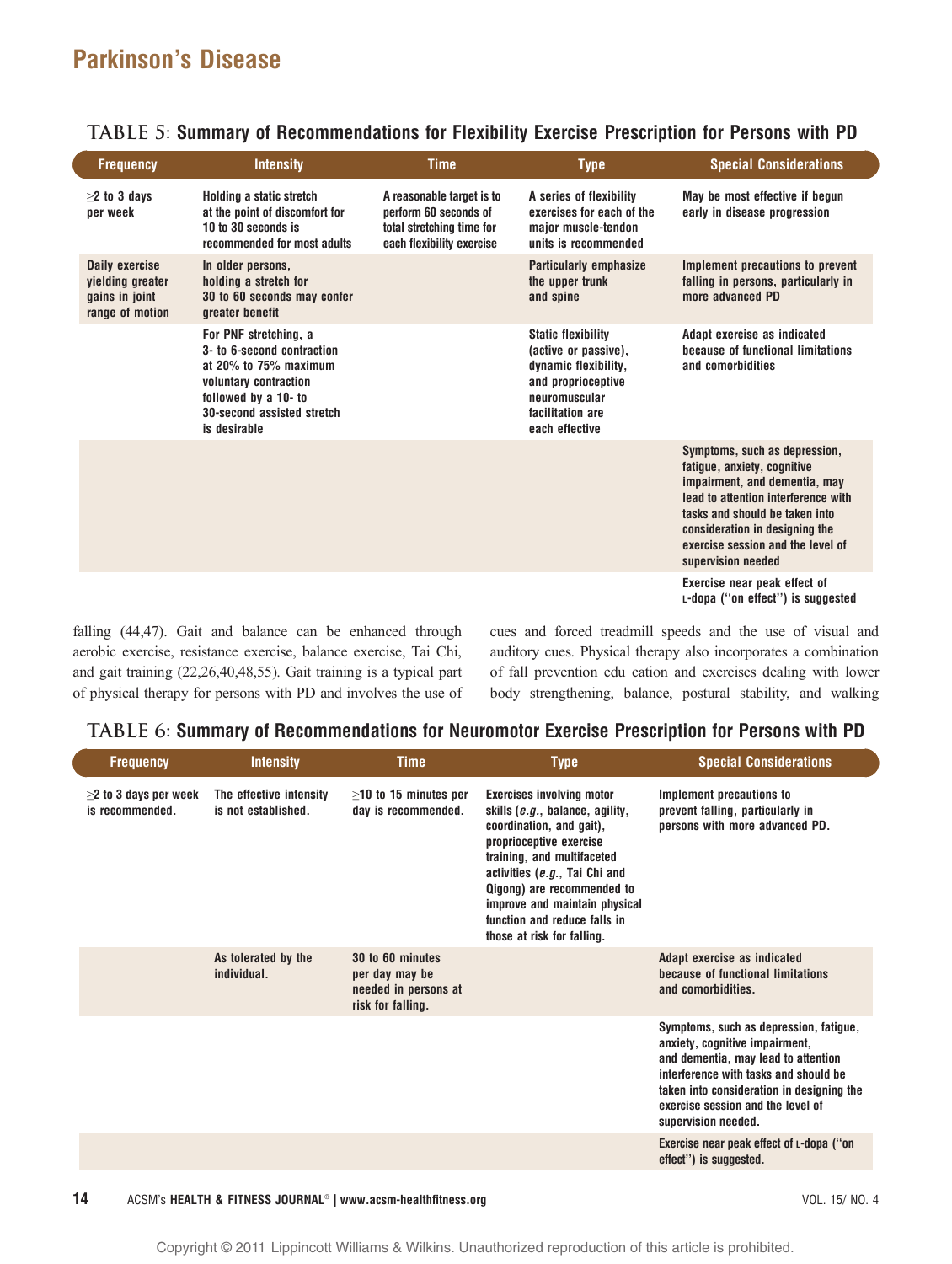mechanics, including assistive device instruction when necessary (25).

Tai ji, Qigong, and Yoga are multifaceted physical activities consisting of varying combinations of neuromotor, resistance, and flexibility exercises. In older persons without PD, Tai Ji improves balance, agility, coordination, and proprioception, and it reduces the risk of falls in persons at risk of falling (47). Research on activities, such as Qigong and Tai Ji, in persons with PD is limited. Existing studies demonstrate improved balance and gait, with a magnitude of improvement similar to cardiorespiratory and resistance exercise training programs (10,26,40,66). Although there is need for further study, it is reasonable to apply current exercise recommendations (2,47) to adults with PD. Table 6 summarizes the exercise recommendations for neuromotor exercise.

## HOW CAN THE OUTCOMES OF EXERCISE TRAINING BE ASSESSED?

An important aspect of exercise prescription is the evaluation of outcomes by use of assessments completed before and at various time intervals during exercise training. Evaluation of fitness and physical function provides feedback about the effectiveness of the exercise training program and allows for the development of an individualized exercise program and rate of progression. As recommended by the American College of Sports Medicine, retesting should take place approximately every 8 weeks (2).

Cardiorespiratory fitness can be measured using tests that measure or estimate cardiorespiratory fitness (2,38). Useful indirect tests of cardiorespiratory fitness are the Six Minute Walk Test (54), 2-minute Step Test (54), and Incremental Shuttle Walk Test (61). One or multiple repetition maximum tests can demonstrate the effectiveness of most RT programs (3,38). Functional fitness tests also can be used to assess muscular fitness and may include the biceps curl test (54) and repeated sit to stand tests (8,36). Goniometry (38), the Chair Sit and Reach (37), and the Back Scratch Test (54), and other assessments can measure flexibility. The Functional Reach Test (15), the Tinetti Gait and Balance Test (63), and the Berg Balance Scale (5) are examples of physical function tests and test batteries that the health fitness professional might use to evaluate balance and gait.

#### CONCLUSIONS

Although exercise is beneficial, people with PD commonly are physically inactive. Individuals with mild-to-moderate PD seem to respond similarly to exercise as adults without PD. A regular program of exercise is important for maintaining physical fitness and function, enhancing quality of life, and attaining multiple health benefits in clients with PD. It is unclear whether exercise can delay the progression of PD, but the short-term benefits of exercise training programs suggest this possibility. The benefits of exercise are less clear in persons with more advanced PD, but as long as an individual is able to perform exercise, it is recommended.

Exercise training in persons with PD should follow established exercise guidelines that are individualized and progressive in nature. The ideal program will include cardiorespiratory, resistance, flexibility, and neuromotor exercises. Disease status, comorbidities, physical function, cognitive limitations, atypical physiological responses, and safety are particular areas of consideration when prescribing exercise to persons with PD. Modifications to exercise may be necessary depending on disease status.

## References

- 1. 2008 Physical Activity Guidelines for Americans. U.S. Department of Health and Human Services; 2008.
- 2. ACSM's guidelines for exercise testing and prescription. 8th ed. Philadelphia (PA): Lippincott Williams & Wilkins; 2010.
- 3. American College of Sports Medicine position stand. Progression models in resistance training for healthy adults. Med Sci Sports Exerc. 2009; 41(3):687-708.
- 4. Bayulkem K, Lopez G. Nonmotor fluctuations in Parkinson's disease: clinical spectrum and classification. J Neurol Sci. 2010;289(1-2):89-92.
- 5. Berg KO, Wood-Dauphinee SL, Williams JI, Maki B. Measuring balance in the elderly: validation of an instrument. Can J Public Health. 1992; 83(Suppl 2):S7-11.
- 6. Bertram CP, Lemay M, Stelmach GE. The effect of Parkinson's disease on the control of multi-segmental coordination. Brain Cogn. 2005;57(1):  $16 - 20.$
- 7. Betchen SA, Kaplitt M. Future and current surgical therapies in Parkinson's disease. Curr Opin Neurol. 2003;16(4):487-93.
- 8. Bohannon RW. Sit-to-stand test for measuring performance of lower extremity muscles. Percept Mot Skills. 1995;80(1):163-6.
- 9. Brusse KJ, Zimdars S, Zalewski KR, Steffen TM. Testing functional performance in people with Parkinson disease. Phys Ther. 2005;85(2): 134-41.
- 10. Burini D, Farabollini B, Iacucci S, et al. A randomised controlled cross-over trial of aerobic training versus Qigong in advanced Parkinson's disease. Eura Medicophys. 2006;42(3):231-8.
- 11. Cano-de-la-Cuerda R, Perez-de-Heredia M, Miangolarra-Page JC, Munoz-Hellin E, Fernandez-de-Las-Penas C. Is there muscular weakness in Parkinson's disease? Am J Phys Med Rehabil.  $2010;89(1):70-6$ .
- 12. Diaz NL, Waters CH. Current strategies in the treatment of Parkinson's disease and a personalized approach to management. Expert Rev Neurother. 2009;9(12):1781-9.
- 13. Dibble LE, Addison O, Papa E. The effects of exercise on balance in persons with Parkinson's disease: a systematic review across the disability spectrum. J Neurol Phys Ther. 2009;33(1):14-26.
- 14. DiFrancisco-Donoghue J, Elokda A, Lamberg EM, Bono N, Werner WG. Norepinephrine and cardiovascular responses to maximal exercise in Parkinson's disease on and off medication. Mov Disord. 2009;24(12):  $1773 - 8$ .
- 15. Duncan PW, Weiner DK, Chandler J, Studenski S. Functional reach: a new clinical measure of balance. J Gerontol. 1990;45(6):M192-7.
- 16. Falvo MJ, Schilling BK, Earhart GM. Parkinson's disease and resistive exercise: Rationale, review, and recommendations. Mov Disord. 2008;  $23(1):1-11.$
- 17. Feng LR, Maguire-Zeiss KA. Gene therapy in Parkinson's disease: rationale and current status. CNS Drugs. 2010;24(3):177-92.
- 18. Fisher BE WA, Salem GJ, Song J, Lin CH, et al. The effect of exercise training in improving motor performance and corticomotor excitability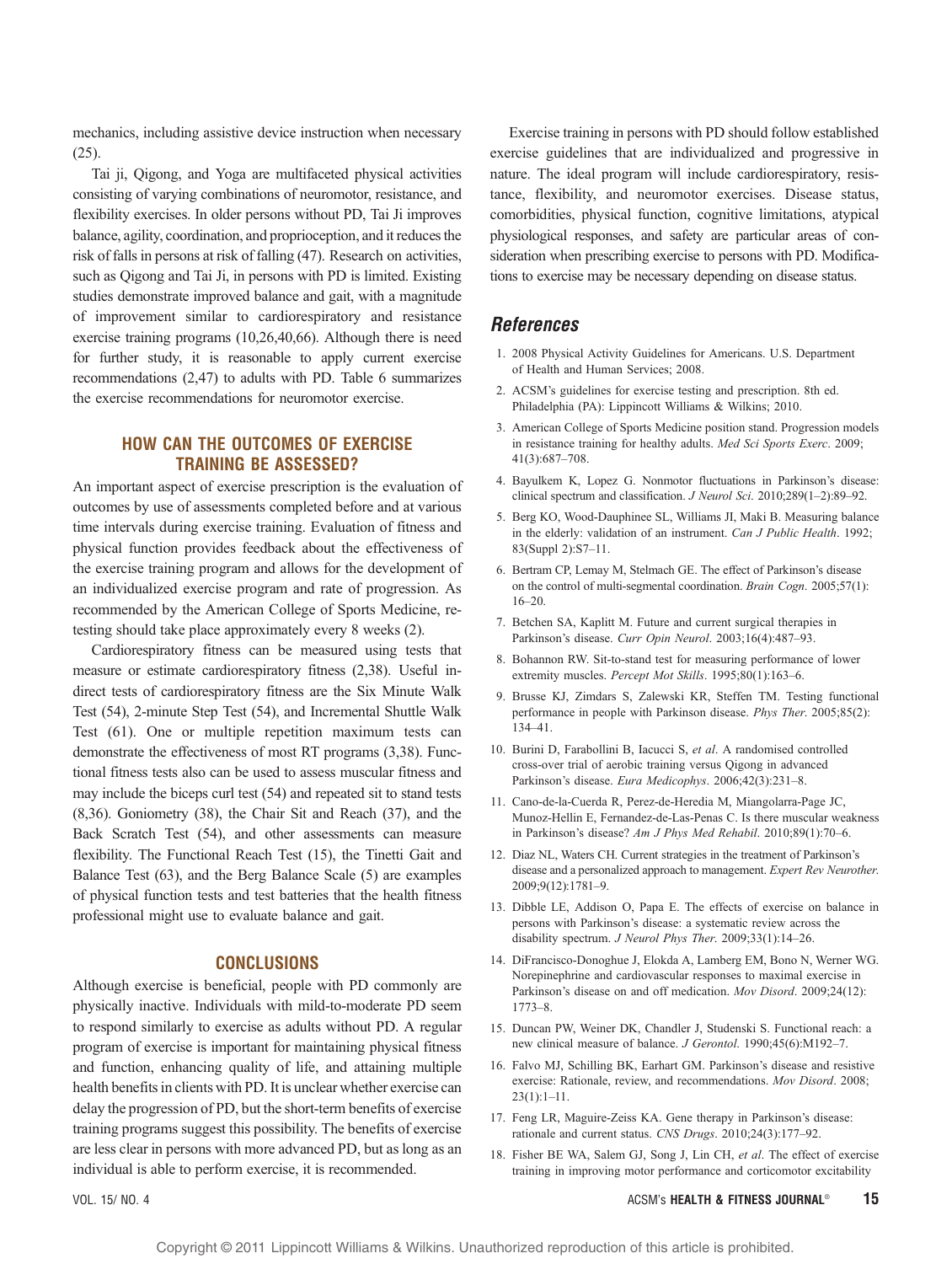in people with early Parkinson's disease. Arch Phys Med Rehabil. 2008; 89(7):1221-9.

- 19. Friedman JH, Brown RG, Comella C, et al. Fatigue in Parkinson's disease: a review. Mov Disord. 2007;22(3):297-308.
- 20. Gage H, Storey L. Rehabilitation for Parkinson's disease: a systematic review of available evidence. Clin Rehabil. 2004;18(5):463-82.
- 21. Garber CE, Friedman JH. Effects of fatigue on physical activity and function in patients with Parkinson's disease. Neurology. 2003;60(7): 1119-24.
- 22. Gobbi LT, Oliveira-Ferreira MD, Caetano MJ, et al. Exercise programs improve mobility and balance in people with Parkinson's disease. Parkinsonism Relat Disord. 2009;15(Suppl 3):S49-52.
- 23. Goetz C, Tilley B, Shaftman S, et al. Movement Disorder Society-Sponsored Revision of the Unified Parkinson's Disease Rating Scale (MDS-UPDRS): scale presentation and clinimetric testing results. Mov Disord. 2008;23(13):2129-70.
- 24. Goodwin VA, Richards SH, Taylor RS, Taylor AH, Campbell JL. The effectiveness of exercise interventions for people with Parkinson's disease: a systematic review and meta-analysis. Mov Disord. 2008;23(5):  $631 - 40.$
- 25. Grimbergen YAM, Munneke M, Bloem BR. Falls in Parkinson's disease. Curr Opin Neurol. 2004;17(4):405-15.
- 26. Hackney ME, Earhart GM. Tai Chi improves balance and mobility in people with Parkinson disease. Gait Posture. 2008;28(3):456-60.
- 27. Hackney ME, Earhart GM. Health-related quality of life and alternative forms of exercise in Parkinson disease. Parkinsonism Relat Disord. 2009:15(9):644-8.
- 28. Hall EE, Ekkekakis P, Petruzzello SJ. The affective beneficence of vigorous exercise revisited. Br J Health Psychol. 2002;7(Pt 1):47-66.
- 29. Halliday GM, McCann H. The progression of pathology in Parkinson's disease. Ann N Y Acad Sci. 2010;1184:188-95.
- 30. Haskell WL, Lee IM, Pate RR, et al. Physical activity and public health: updated recommendation for adults from the American College of Sports Medicine and the American Heart Association. Med Sci Sports Exerc. 2007;39(8):1423-34.
- 31. Hass CJ, Collins MA, Juncos JL. Resistance training with creatine monohydrate improves upper-body strength in patients with Parkinson disease: a randomized trial. Neurorehabil Neural Repair. 2007;21(2):  $107 - 15$
- 32. Herman T, Giladi N, Gruendlinger L, Hausdorff JM. Six weeks of intensive treadmill training improves gait and quality of life in patients with Parkinson's disease: a pilot study. Arch Phys Med Rehabil. 2007; 88(9):1154-8.
- 33. Hirsch MA, Toole T, Maitland CG, Rider RA. The effects of balance training and high-intensity resistance training on persons with idiopathic Parkinson's disease. Arch Phys Med Rehabil. 2003;84(8):1109-17.
- 34. Hoehn M, Yahr M. Parkinsonism: onset, progression, and mortality. Neurology. 1967;17(5):S11-26.
- 35. Inkster LM, Eng JJ, MacIntyre DL, Stoessl AJ. Leg muscle strength is reduced in Parkinson's disease and relates to the ability to rise from a chair. Mov Disord. 2003;18(2):157-62.
- 36. Jones CJ, Rikli RE, Beam WC. A 30-s chair-stand test as a measure of lower body strength in community-residing older adults. Res Q Exerc Sport. 1999;70(2):113-9.
- 37. Jones CJ, Rikli RE, Max J, Noffal G. The reliability and validity of a chair sit-and-reach test as a measure of hamstring flexibility in older adults. Res Q Exerc Sport. 1998;69(4):338-43.
- 38. Kaminsky LA. ACSM's health-related physical fitness assessment manual. 3rd ed. Philadelphia (PA): Lippincott Williams & Wilkins; 2010.
- 39. King LA, Horak FB. Delaying mobility disability in people with Parkinson disease using a sensorimotor agility exercise program. Phys Ther. 2009;89(4):384-93.
- 40. Lee MS, Lam P, Ernst E. Effectiveness of Tai Chi for Parkinson's disease: a critical review. Parkinsonism Relat Disord. 2008;14(8):589-94.
- 41. Lou JS. Physical and mental fatigue in Parkinson's disease: epidemiology, pathophysiology and treatment. Drugs Aging. 2009;26(3): 195-208
- 42. Maetzler W, Liepelt I, Berg D. Progression of Parkinson's disease in the clinical phase: potential markers. Lancet Neurol. 2009;8(12): 1158-71
- 43. Mancini M, Rocchi L, Horak FB, Chiari L. Effects of Parkinson's disease and levodopa on functional limits of stability. Clin Biomech (Bristol, Avon). 2008;23(4):450-8.
- 44. Marijke Chin AP, Jannique van U, Ingrid R, Willem van M. The functional effects of physical exercise training in frail older people: a systematic review. Sports Med. 2008;38(9):781-93.
- 45. Marjama-Lyons JM, Koller WC. Parkinson's disease. Update in diagnosis and symptom management. Geriatrics.  $2001;56(8):24-5, 9-30$ ,  $3 - 5$ .
- 46. Montgomery EB J, Lieberman A, Singh G, Fries JF Patient education and health promotion can be effective in Parkinson's disease: a randomized controlled trial. PROPATH advisory board. Am J Med. 2004;97:429-35.
- 47. Nelson ME, Rejeski WJ, Blair SN, et al. Physical activity and public health in older adults: recommendation from the American College of Sports Medicine and the American Heart Association. Med Sci Sports Exerc. 2007;39(8):1435-45.
- 48. Nieuwboer A, Kwakkel G, Rochester L, et al. Cueing training in the home improves gait-related mobility in Parkinson's disease: the RESCUE trial. J Neurol Neurosurg Psychiatry. 2007;78(2):134-40.
- 49. Pelosin E, Faelli E, Lofrano F, et al. Effects of treadmill training on walking economy in Parkinson's disease: a pilot study. Neurol Sci. 2009;30(6):499-504.
- 50. Poewe W. Treatments for Parkinson disease past achievements and current clinical needs. Neurology. 2009;72(7 Suppl):S65-73.
- 51. Protas EJ, Mitchell K, Williams A, Qureshy H, Caroline K, Lai EC. Gait and step training to reduce falls in Parkinson's disease. Neurorehabilitation. 2005;20(3):183-90.
- 52. Protas EJ, Stanley RK, Jankovic J, MacNeill B. Cardiovascular and metabolic responses to upper- and lower-extremity exercise in men with idiopathic Parkinson's disease. Phys Ther. 1996;76(1):34-40.
- 53. Ridgel AL, Vitek JL, Alberts JL. Forced, not voluntary, exercise improves motor function in Parkinson's disease patients. Neurorehabil Neural Repair. 2009;23(6):600-8.
- 54. Rikli RE, Jones CJ. Senior Fitness Test Manual. Champaign (IL): Human Kinetics; 2001.
- 55. Rochester L, Burn DJ, Woods G, Godwin J, Nieuwboer A. Does auditory rhythmical cueing improve gait in people with Parkinson's disease and cognitive impairment? A feasibility study. Mov Disord. 2009;24(6): 839-45.
- 56. Sage MD, Almeida QJ. Symptom and gait changes after sensory attention focused exercise vs aerobic training in Parkinson's disease. Mov Disord. 2009;24(8):1132-8.
- 57. Sammer G, Reuter I, Hullmann K, Kaps M, Vaitl D. Training of executive functions in Parkinson's disease. *J Neurol Sci.* 2006;248(1-2):  $115-9.$
- 58. Scandalis TA, Bosak A, Berliner JC, Helman LL, Wells MR. Resistance training and gait function in patients with Parkinson's disease. Am J Phys Med Rehabil. 2001;80(1):38-43.